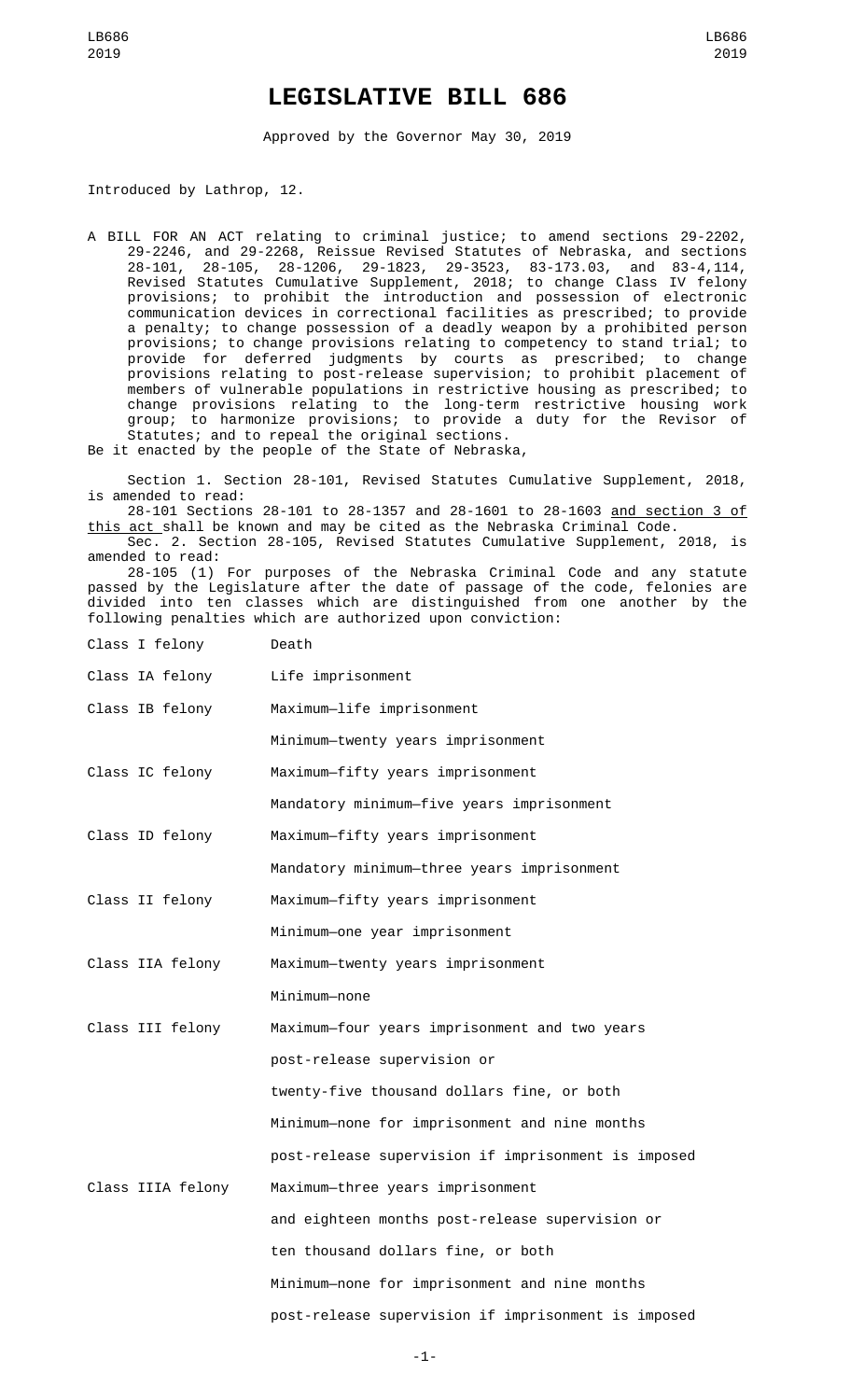Class IV felony Maximum—two years imprisonment and twelve

months post-release supervision or

ten thousand dollars fine, or both

Minimum—none for imprisonment and none for

nine months post-release supervision

## if imprisonment is imposed

(2) All sentences for maximum terms of imprisonment for one year or more for felonies shall be served in institutions under the jurisdiction of the Department of Correctional Services. All sentences for maximum terms of imprisonment of less than one year shall be served in the county jail.

(3) Nothing in this section shall limit the authority granted in sections 29-2221 and 29-2222 to increase sentences for habitual criminals.

(4) A person convicted of a felony for which a mandatory minimum sentence is prescribed shall not be eligible for probation.

(5) All sentences of post-release supervision shall be served under the jurisdiction of the Office of Probation Administration and shall be subject to conditions imposed pursuant to section 29-2262 and subject to sanctions authorized pursuant to section 29-2266.02.

(6) Any person who is sentenced to imprisonment for a Class I, IA, IB, IC, ID, II, or IIA felony and sentenced concurrently or consecutively to imprisonment for a Class III, IIIA, or IV felony shall not be subject to postrelease supervision pursuant to subsection (1) of this section.

(7) Any person who is sentenced to imprisonment for a Class III, IIIA, or IV felony committed prior to August 30, 2015, and sentenced concurrently or consecutively to imprisonment for a Class III, IIIA, or IV felony committed on or after August 30, 2015, shall not be subject to post-release supervision pursuant to subsection (1) of this section.

(8) The changes made to the penalties for Class III, IIIA, and IV felonies by Laws 2015, LB605, do not apply to any offense committed prior to August 30, 2015, as provided in section  $28-116$ .<br>Sec. 3.  $(1)$  A person commit

(1) A person commits an offense if he or she intentionally introduces within a facility, or intentionally provides an inmate of a facility with, any electronic communication device. An inmate commits an offense if he or she intentionally procures, makes, or otherwise provides himself or herself with, or has in his or her possession, any electronic communication device.

(2) This section does not apply to:

(a) An attorney or an attorney's agent visiting an inmate who is a client of such attorney;

(b) The Public Counsel or any employee of his or her office;

(c) A peace officer acting under his or her authority;

(d) An emergency responder or a firefighter responding to emergency incidents within a facility; or

(e) Any person acting with the permission of the Director of Correctional Services or in accordance with rules, regulations, or policies of the Department of Correctional Services.

(3) For purposes of this section:

(a) Facility has the same meaning as in section 83-170; and

(b) Electronic communication device means any device which, in its ordinary and intended use, transmits by electronic means writings, sounds, visual images, or data of any nature to another electronic communication device. Electronic communication device does not include any device provided to an inmate by the Department of Correctional Services.

(4) A violation of this section is a Class I misdemeanor.

(5) An electronic communication device involved in a violation of this section shall be subject to seizure by the Department of Correctional Services or a peace officer, and disposition may be made in accordance with the method of disposition directed for contraband in sections 29-818 and 29-820.

Sec. 4. Section 28-1206, Revised Statutes Cumulative Supplement, 2018, is amended to read:

28-1206 (1) A person commits the offense of possession of a deadly weapon by a prohibited person if he or she:

(a) Possesses a firearm, a knife, or brass or iron knuckles and he or she: (i) Has previously been convicted of a felony;

 $(i)$  Is a fugitive from justice;  $-0f$ 

(iii) Is the subject of a current and validly issued domestic violence protection order, harassment protection order, or sexual assault protection order and is knowingly violating such order; or

(iv) Is on probation pursuant to a deferred judgment for a felony under section 9 of this act; or

(b) Possesses a firearm or brass or iron knuckles and he or she has been convicted within the past seven years of a misdemeanor crime of domestic violence.

(2) The felony conviction may have been had in any court in the United States, the several states, territories, or possessions, or the District of Columbia.

(3)(a) Possession of a deadly weapon which is not a firearm by a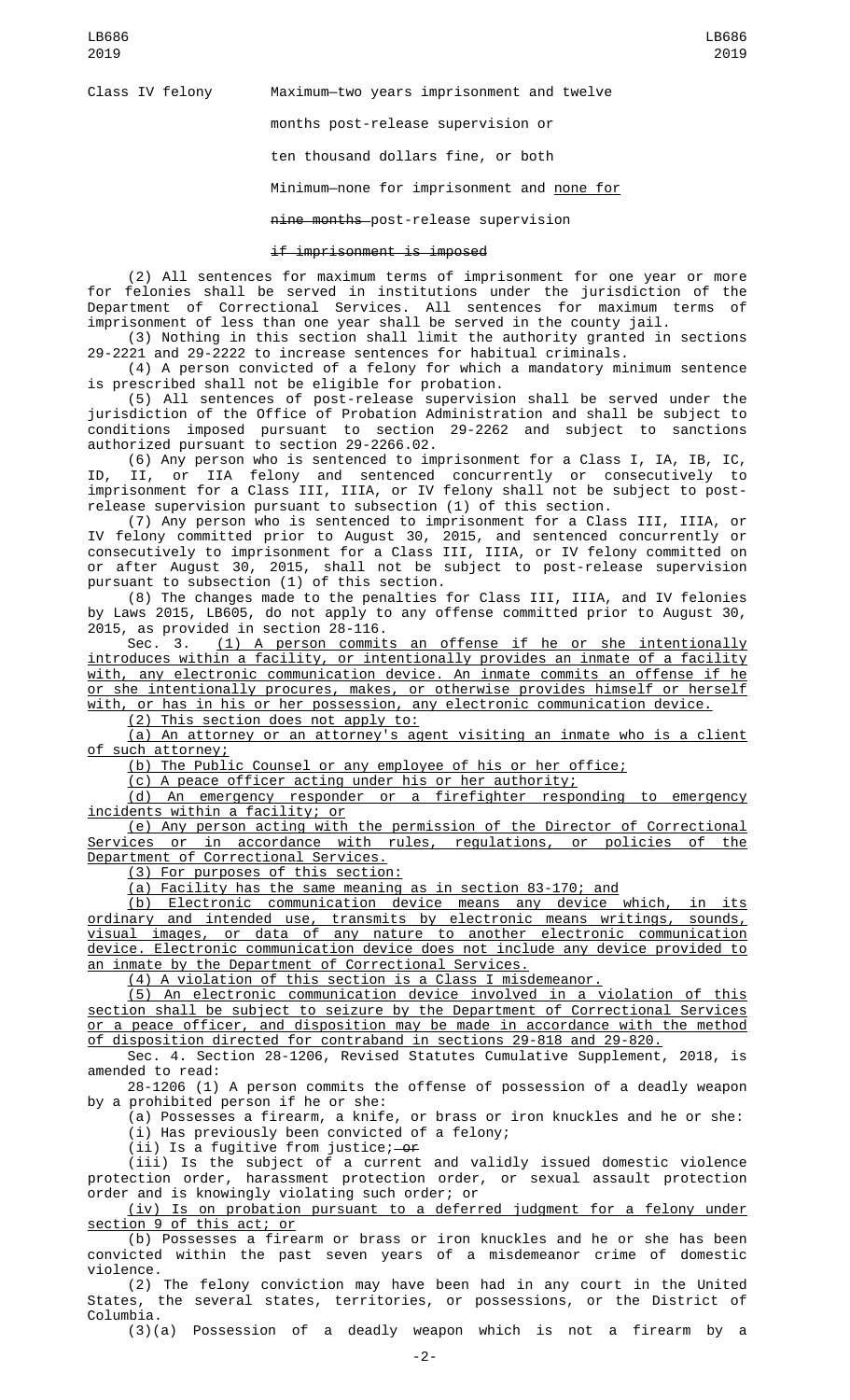prohibited person is a Class III felony.

(b) Possession of a deadly weapon which is a firearm by a prohibited person is a Class ID felony for a first offense and a Class IB felony for a second or subsequent offense.

(4) Subdivision (1)(a)(i) of this section shall not prohibit:

(a) Possession of archery equipment for lawful purposes; or

(b) If in possession of a recreational license, possession of a knife for purposes of butchering, dressing, or otherwise processing or harvesting game, fish, or furs.

(5)(a) For purposes of this section, misdemeanor crime of domestic violence means a crime that:

(i) Is classified as a misdemeanor under the laws of the United States or the District of Columbia or the laws of any state, territory, possession, or tribe;

(ii) Has, as an element, the use or attempted use of physical force or the threatened use of a deadly weapon; and

(iii) Is committed by another against his or her spouse, his or her former spouse, a person with whom he or she has a child in common whether or not they have been married or lived together at any time, or a person with whom he or she is or was involved in a dating relationship as defined in section 28-323.

(b) For purposes of this section, misdemeanor crime of domestic violence also includes the following offenses, if committed by a person against his or her spouse, his or her former spouse, a person with whom he or she is or was involved in a dating relationship as defined in section 28-323, or a person with whom he or she has a child in common whether or not they have been married or lived together at any time:

(i) Assault in the third degree under section 28-310;

(ii) Stalking under subsection (1) of section 28-311.04;

(iii) False imprisonment in the second degree under section 28-315;

 $(iv)$  First offense domestic assault in the third degree under subsection (1) of section 28-323; or

(v) Any attempt or conspiracy to commit any of such offenses.

(c) A person shall not be considered to have been convicted of a misdemeanor crime of domestic violence unless:

(i) The person was represented by counsel in the case or knowingly and intelligently waived the right to counsel in the case; and

(ii) In the case of a prosecution for a misdemeanor crime of domestic violence for which a person was entitled to a jury trial in the jurisdiction in which the case was tried, either:

(A) The case was tried to a jury; or

(B) The person knowingly and intelligently waived the right to have the case tried to a jury.

(6) In addition, for purposes of this section:

(a) Archery equipment means:

(i) A longbow, recurve bow, compound bow, or nonelectric crossbow that is drawn or cocked with human power and released by human power; and

(ii) Target or hunting arrows, including arrows with broad, fixed, or removable heads or that contain multiple sharp cutting edges;

(b) Domestic violence protection order means a protection order issued pursuant to section 42-924;

(c) Harassment protection order means a protection order issued pursuant to section 28-311.09 or that meets or exceeds the criteria set forth in section 28-311.10 regarding protection orders issued by a court in any other state or a territory, possession, or tribe;

(d) Recreational license means a state-issued license, certificate, registration, permit, tag, sticker, or other similar document or identifier evidencing permission to hunt, fish, or trap for furs in the State of Nebraska; and

(e) Sexual assault protection order means a protection order issued pursuant to section 28-311.11 or that meets or exceeds the criteria set forth in section 28-311.12 regarding protection orders issued by a court in any other state or a territory, possession, or tribe.

Sec. 5. Section 29-1823, Revised Statutes Cumulative Supplement, 2018, is amended to read:

29-1823 (1) If at any time prior to trial it appears that the defendant accused has become mentally incompetent to stand trial, such disability may be called to the attention of the district or county court by the county attorney or city attorney, by the <u>defendant</u> <del>accused</del>, or by any person for the <u>defendant</u> accused. The judge of the district or county court of the county where the defendant accused is to be tried shall have the authority to determine whether or not the <u>defendant</u> <del>accused</del> is competent to stand trial. The judge may also cause such medical, psychiatric, or psychological examination of the <u>defendant</u> accused to be made as he or she deems warranted and hold such hearing as he or she deems necessary. The cost of the examination, when ordered by the court, shall be the expense of the county in which the crime is charged. The judge may allow any physician, psychiatrist, or psychologist a reasonable fee for his or her services, which amount, when determined by the judge, shall be certified to the county board which shall cause payment to be made. Should the judge determine after a hearing that the defendant accused is mentally incompetent to stand trial and that there is a substantial probability that the <u>defendant</u> accused will become competent within the foreseeable future, the judge shall order the <u>defendant</u> <del>accused</del> to be committed <u>to the Department of Health and</u> Human Services to provide appropriate treatment to restore competency. This may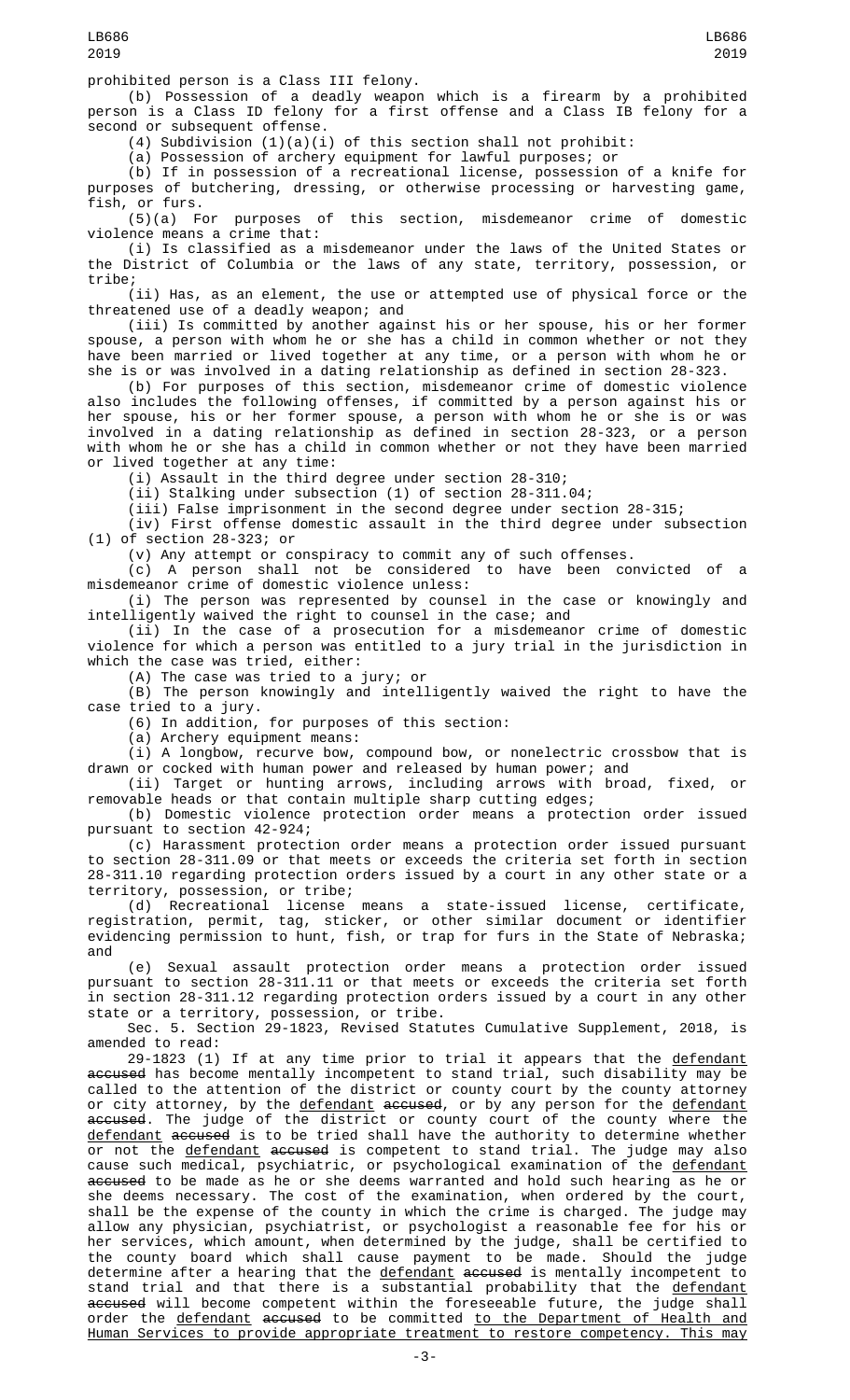include commitment to a state hospital for the mentally ill, another or some other appropriate state-owned or state-operated facility<u>, or a contract</u> facility or provider pursuant to an alternative treatment plan proposed by the department and approved by the court under subsection (2) of this section for appropriate treatment until such time as the disability may be removed.

(2)(a) If the department determines that treatment by a contract facility or provider is appropriate, the department shall file a report outlining its determination and such alternative treatment plan with the court. Within twenty-one days after the filing of such report, the court shall hold a hearing to determine whether such treatment is appropriate. The court may approve or deny such alternative treatment plan.

(b) A defendant shall not be eligible for treatment by a contract facility provider under this subsection if the judge determines that the public's safety would be at risk.

<u>(3)</u>  $(2)$  Within six months after the commencement of the treatment ordered by the district or county court, and every six months thereafter until either the disability is removed or other disposition of the <u>defendant</u> <del>accused</del> has been made, the court shall hold a hearing to determine (a) whether the <u>defendant</u> <del>accused</del> is competent to stand trial or (b) whether or not there is a substantial probability that the <u>defendant</u> <del>accused</del> will become competent within the foreseeable future.

 $(4)$   $(3)$  If it is determined that there is not a substantial probability that the <u>defendant</u> <del>accused</del> will become competent within the foreseeable future, then the state shall either (a) commence the applicable civil commitment proceeding that would be required to commit any other person for an indefinite period of time or (b) release the <u>defendant</u> <del>accused</del>. If during the period of time between the six-month review hearings set forth in subsection <u>(3)</u>  $(2)$  of this section it is the opinion of the <u>department</u> <del>Department of Health and Human</del> Services that the defendant accused is competent to stand trial, the department shall file a report outlining its opinion with the court $_\tau$  and within twenty-one days after such report being filed $_\tau$  the court shall hold a hearing to determine whether or not the defendant accused is competent to stand trial. The state shall pay the cost of maintenance and care of the <u>defendant</u> <del>accused</del> during the period of time ordered by the court for treatment to remove the disability.

(5) The department may establish a network of contract facilities and providers to provide competency restoration treatment pursuant to alternative treatment plans under this section. The department may create criteria for participation in such network and establish training in competency restoration treatment for participating contract facilities and providers.

Sec. 6. Section 29-2202, Reissue Revised Statutes of Nebraska, is amended to read:

29-2202 Except as provided in sections 9 to 11 of this act, if If the defendant has nothing to say, or if he or she shows no good and sufficient cause why judgment should not be pronounced, the court shall proceed to pronounce judgment as provided by law. The court, in its discretion, may for any cause deemed by it good and sufficient, suspend execution of sentence for a period not to exceed ninety days from the date judgment is pronounced. If the defendant is not at liberty under bail, he <u>or she </u>may be admitted to bail during the period of suspension of sentence as provided in section 29-901.

Sec. 7. Section 29-2246, Reissue Revised Statutes of Nebraska, is amended to read:

29-2246 For purposes of the Nebraska Probation Administration Act and sections 43-2,123.01 and 83-1,102 to 83-1,104, unless the context otherwise requires:

(1) Association means the Nebraska District Court Judges Association;

(2) Court means a district court, county court, or juvenile court as defined in section 43-245;

(3) Office means the Office of Probation Administration;

(4) Probation means a sentence under which a person found guilty of a crime upon verdict or plea or adjudicated delinquent or in need of special supervision is released by a court subject to conditions imposed by the court and subject to supervision. Probation includes post-release supervision\_<u>and</u> supervision ordered by a court pursuant to a deferred judgment under section 9 of this act;

(5) Probationer means a person sentenced to probation or post-release supervision;

(6) Probation officer means an employee of the system who supervises probationers and conducts presentence, predisposition, or other investigations as may be required by law or directed by a court in which he or she is serving or performs such other duties as authorized pursuant to section 29-2258, except unpaid volunteers from the community;

(7) Juvenile probation officer means any probation officer who supervises probationers of a separate juvenile court;

(8) Juvenile intake probation officer means an employee of the system who is called upon by a law enforcement officer in accordance with section 43-250 to make a decision regarding the furtherance of a juvenile's detention;

(9) Chief probation officer means the probation officer in charge of a probation district;

(10) System means the Nebraska Probation System;

(11) Administrator means the probation administrator;

(12) Non-probation-based program or service means a program or service established within the district, county, or juvenile courts and provided to individuals not sentenced to probation who have been charged with or convicted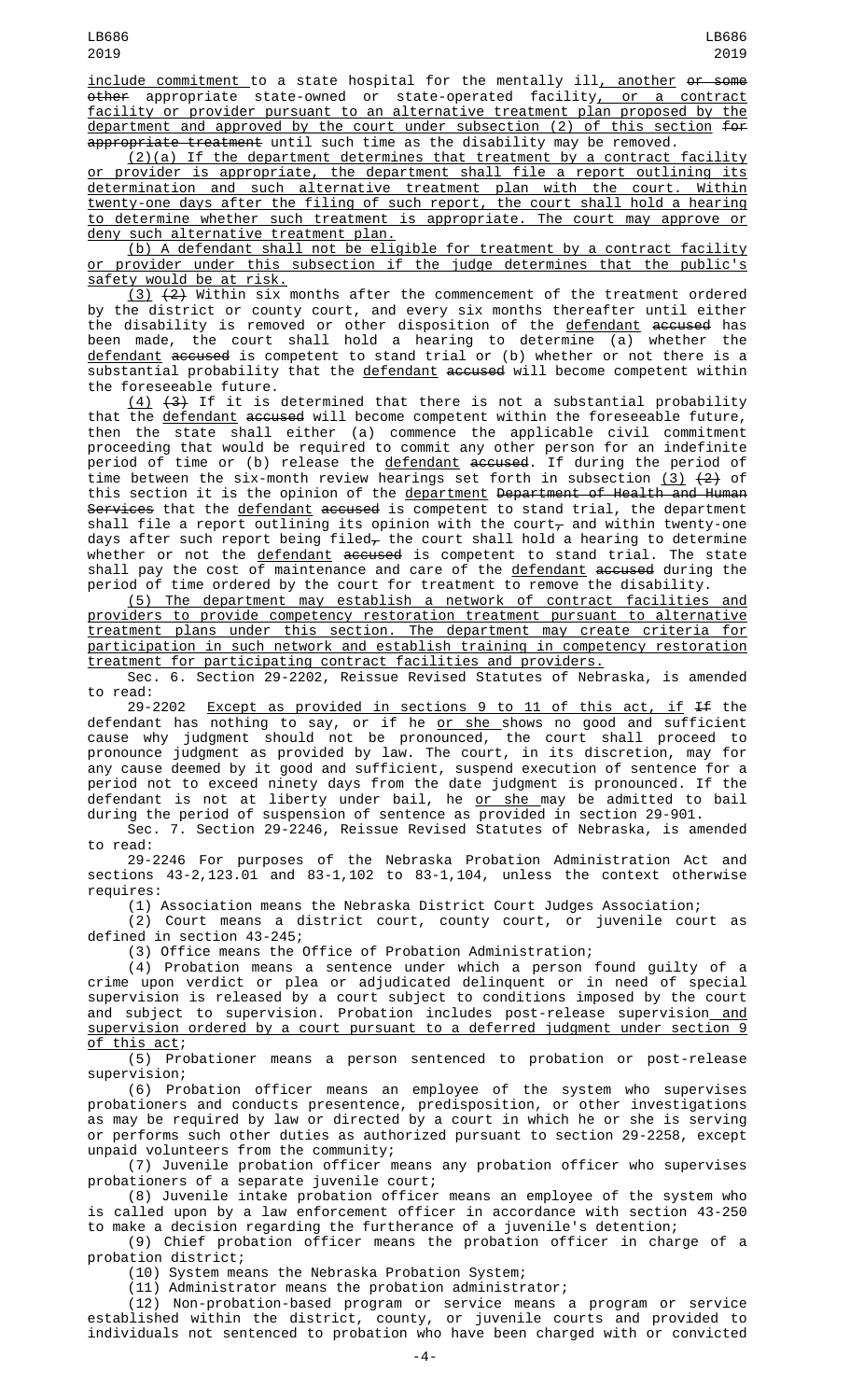of a crime for the purpose of diverting the individual from incarceration or to provide treatment for issues related to the individual's criminogenic needs. Non-probation-based programs or services include, but are not limited to, problem solving courts established pursuant to section 24-1302 and the treatment of problems relating to substance abuse, mental health, sex offenses, or domestic violence;

(13) Post-release supervision means the portion of a split sentence following a period of incarceration under which a person found guilty of a crime upon verdict or plea is released by a court subject to conditions imposed by the court and subject to supervision by the office; and

(14) Rules and regulations means policies and procedures written by the office and approved by the Supreme Court.

Sec. 8. Section 29-2268, Reissue Revised Statutes of Nebraska, is amended to read:

29-2268 (1) If the court finds that the probationer, other than a probationer serving a term of post-release supervision, did violate a condition of his or her probation, it may revoke the probation and impose on the offender such new sentence as might have been imposed originally for the crime of which he or she was convicted.

(2) If the court finds that a probationer serving a term of post-release supervision did violate a condition of his or her post-release supervision, it may revoke the post-release supervision and impose on the offender a term of imprisonment up to the <u>original</u> <del>remaining</del> period of post-release supervision. If a sentence of incarceration is imposed upon revocation of post-release supervision, the court shall grant jail credit for any days spent in custody as a result of the post-release supervision, including custodial sanctions. The term shall be served in an institution under the jurisdiction of the Department of Correctional Services or in county jail subject to subsection (2) of section 28-105.

(3) If the court finds that the probationer did violate a condition of his or her probation, but is of the opinion that revocation is not appropriate, the court may order that:

(a) The probationer receive a reprimand and warning;

(b) Probation supervision and reporting be intensified;

(c) The probationer be required to conform to one or more additional conditions of probation which may be imposed in accordance with the Nebraska Probation Administration Act;

(d) A custodial sanction be imposed on a probationer convicted of a felony, subject to the provisions of section 29-2266.03; and

(e) The probationer's term of probation be extended, subject to the provisions of section 29-2263.

Sec. 9. (1) Upon a finding of guilt for which a judgment of conviction may be rendered, a defendant may request the court defer the entry of judgment of conviction. Upon such request and after giving the prosecutor and defendant the opportunity to be heard, the court may defer the entry of a judgment of conviction and the imposition of a sentence and place the defendant on probation, upon conditions as the court may require under section 29-2262.

(2) The court shall not defer judgment under this section if:

(a) The offense is a violation of section 42-924;

(b) The victim of the offense is an intimate partner as defined in section 28-323;

(c) The offense is a violation of section 60-6,196 or 60-6,197 or a city or village ordinance enacted in conformance with section 60-6,196 or 60-6,197; or

(d) The defendant is not eligible for probation.

(3) Whenever a court considers a request to defer judgment, the court shall consider the factors set forth in section 29-2260 and any other information the court deems relevant.

(4) Except as otherwise provided in this section and sections 10 and 11 of this act, the supervision of a defendant on probation pursuant to a deferred judgment shall be governed by the Nebraska Probation Administration Act and sections 29-2270 to 29-2273.

(5) After a hearing providing the prosecutor and defendant an opportunity to be heard and upon a finding that a defendant has violated a condition of his or her probation, the court may enter any order authorized by section 29-2268 or pronounce judgment and impose such new sentence as might have been originally imposed for the offense for which the defendant was convicted.

(6) Upon satisfactory completion of the conditions of probation and the payment or waiver of all administrative and programming fees assessed under section 10 of this act, the defendant or prosecutor may file a motion to withdraw any plea entered by the defendant and to dismiss the action without entry of judgment.

(7) The provisions of this section apply to offenses committed on or after July 1, 2020. For purposes of this section, an offense shall be deemed to have been committed prior to July 1, 2020, if any element of the offense occurred

prior to such date.<br>Sec. 10. Upon Sec. 10. Upon entry of a deferred judgment pursuant to section 9 of this act, the court shall order the defendant to pay all administrative and programming fees authorized under section 29-2262.06, unless waived under such section. The defendant shall pay any such fees to the clerk of the court. The clerk of the court shall remit all fees so collected to the State Treasurer for credit to the Probation Program Cash Fund.

Sec. 11. An entry of deferred judgment pursuant to section 9 of this act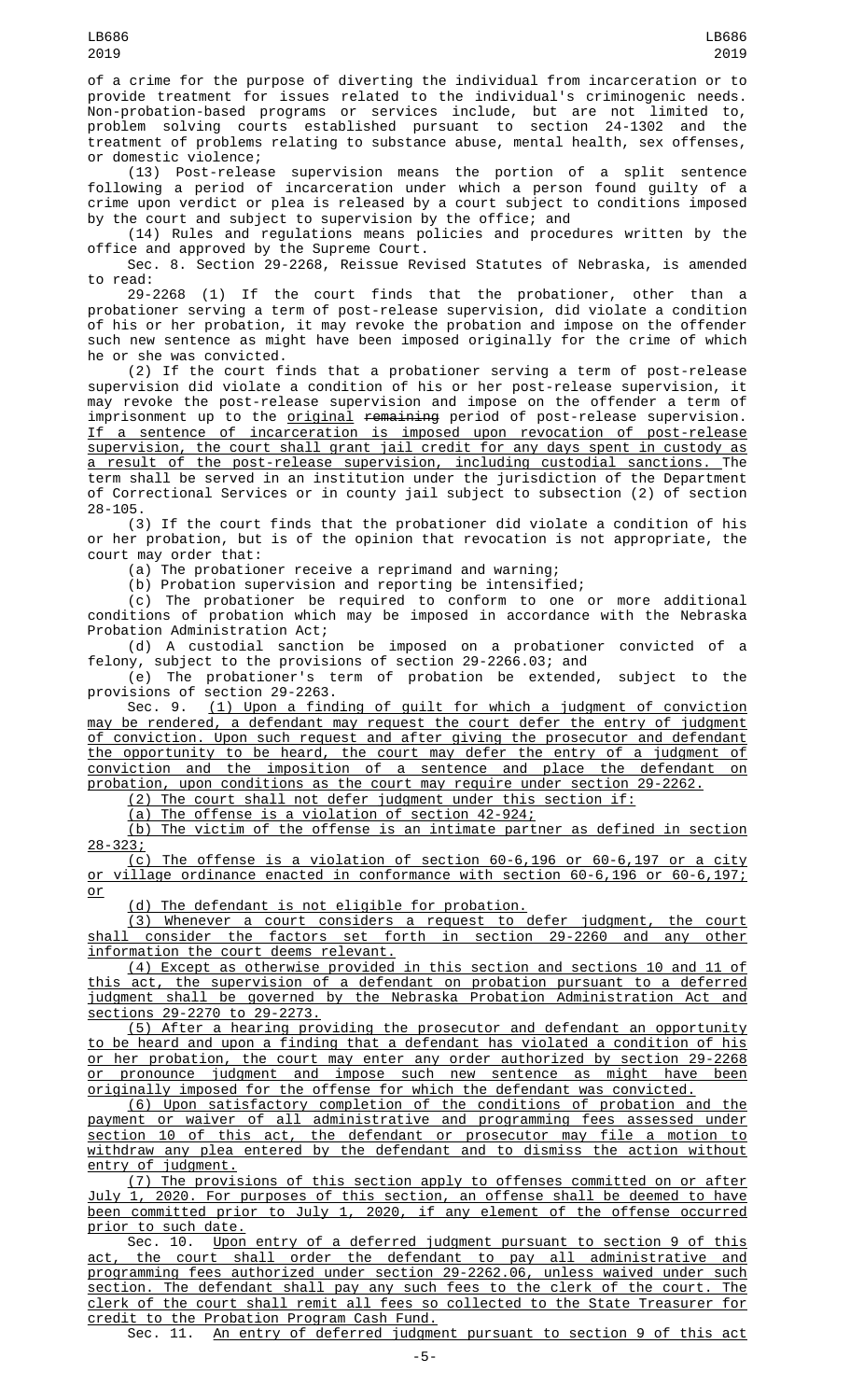is a final order as defined in section 25-1902.

Sec. 12. Section 29-3523, Revised Statutes Cumulative Supplement, 2018, is amended to read:

29-3523 (1) After the expiration of the periods described in subsection (3) of this section or after the granting of a motion under subsection (4), (5), or (6) of this section, a criminal justice agency shall respond to a public inquiry in the same manner as if there were no criminal history record information and criminal history record information shall not be disseminated to any person other than a criminal justice agency, except as provided in subsection (2) of this section or when the subject of the record:

(a) Is currently the subject of prosecution or correctional control as the result of a separate arrest;

(b) Is currently an announced candidate for or holder of public office;

(c) Has made a notarized request for the release of such record to a specific person; or

(d) Is kept unidentified, and the record is used for purposes of surveying or summarizing individual or collective law enforcement agency activity or practices, or the dissemination is requested consisting only of release of criminal history record information showing (i) dates of arrests, (ii) reasons for arrests, and (iii) the nature of the dispositions including, but not limited to, reasons for not prosecuting the case or cases.

(2) That part of criminal history record information described in subsection (7) of this section may be disseminated to individuals and agencies for the express purpose of research, evaluative, or statistical activities pursuant to an agreement with a criminal justice agency that specifically authorizes access to the information, limits the use of the information to research, evaluative, or statistical activities, and ensures the confidentiality and security of the information.

(3) Except as provided in subsections (1) and (2) of this section, in the case of an arrest, citation in lieu of arrest, or referral for prosecution without citation, all criminal history record information relating to the case shall be removed from the public record as follows:

(a) When no charges are filed as a result of the determination of the prosecuting attorney, the criminal history record information shall not be part of the public record after one year from the date of arrest, citation in lieu of arrest, or referral for prosecution without citation;

(b) When charges are not filed as a result of a completed diversion, the criminal history record information shall not be part of the public record after two years from the date of arrest, citation in lieu of arrest, or referral for prosecution without citation; and

(c) When charges are filed, but the case is dismissed by the court (i) on motion of the prosecuting attorney, (ii) as a result of a hearing not the subject of a pending appeal, (iii) after acquittal, <del>or</del> (iv) <u>after a deferred</u> judgment, or (v) after completion of a program prescribed by a drug court or any other problem solving court approved by the Supreme Court, the criminal history record information shall not be part of the public record immediately upon notification of a criminal justice agency after acquittal pursuant to subdivision (3)(c)(iii) of this section or after the entry of an order dismissing the case.

(4) Upon the granting of a motion to set aside a conviction or an adjudication pursuant to section 29-3005, a person who is a victim of sex trafficking, as defined in section 29-3005, may file a motion with the sentencing court for an order to seal the criminal history record information related to such conviction or adjudication. Upon a finding that a court issued an order setting aside such conviction or adjudication pursuant to section 29-3005, the sentencing court shall grant the motion and:

(a) For a conviction, issue an order as provided in subsection (7) of this section; or<br>(b) For

(b) For an adjudication, issue an order as provided in section 43-2,108.05.

(5) Any person who has received a pardon may file a motion with the sentencing court for an order to seal the criminal history record information and any cases related to such charges or conviction. Upon a finding that the person received a pardon, the court shall grant the motion and issue an order as provided in subsection (7) of this section.

(6) Any person who is subject to a record which resulted in a case being dismissed prior to January 1, 2017, as described in subdivision (3)(c) of this section, may file a motion with the court in which the case was filed to enter an order pursuant to subsection (7) of this section. Upon a finding that the case was dismissed for any reason described in subdivision (3)(c) of this section, the court shall grant the motion and enter an order as provided in subsection (7) of this section.

(7) Upon acquittal or entry of an order dismissing a case described in subdivision (3)(c) of this section, or after granting a motion under subsection (4), (5), or (6) of this section, the court shall:

(a) Order that all records, including any information or other data concerning any proceedings relating to the case, including the arrest, taking into custody, petition, complaint, indictment, information, trial, hearing, adjudication, correctional supervision, dismissal, or other disposition or sentence, are not part of the public record and shall not be disseminated to persons other than criminal justice agencies, except as provided in subsection (1) or (2) of this section;

(b) Send notice of the order (i) to the Nebraska Commission on Law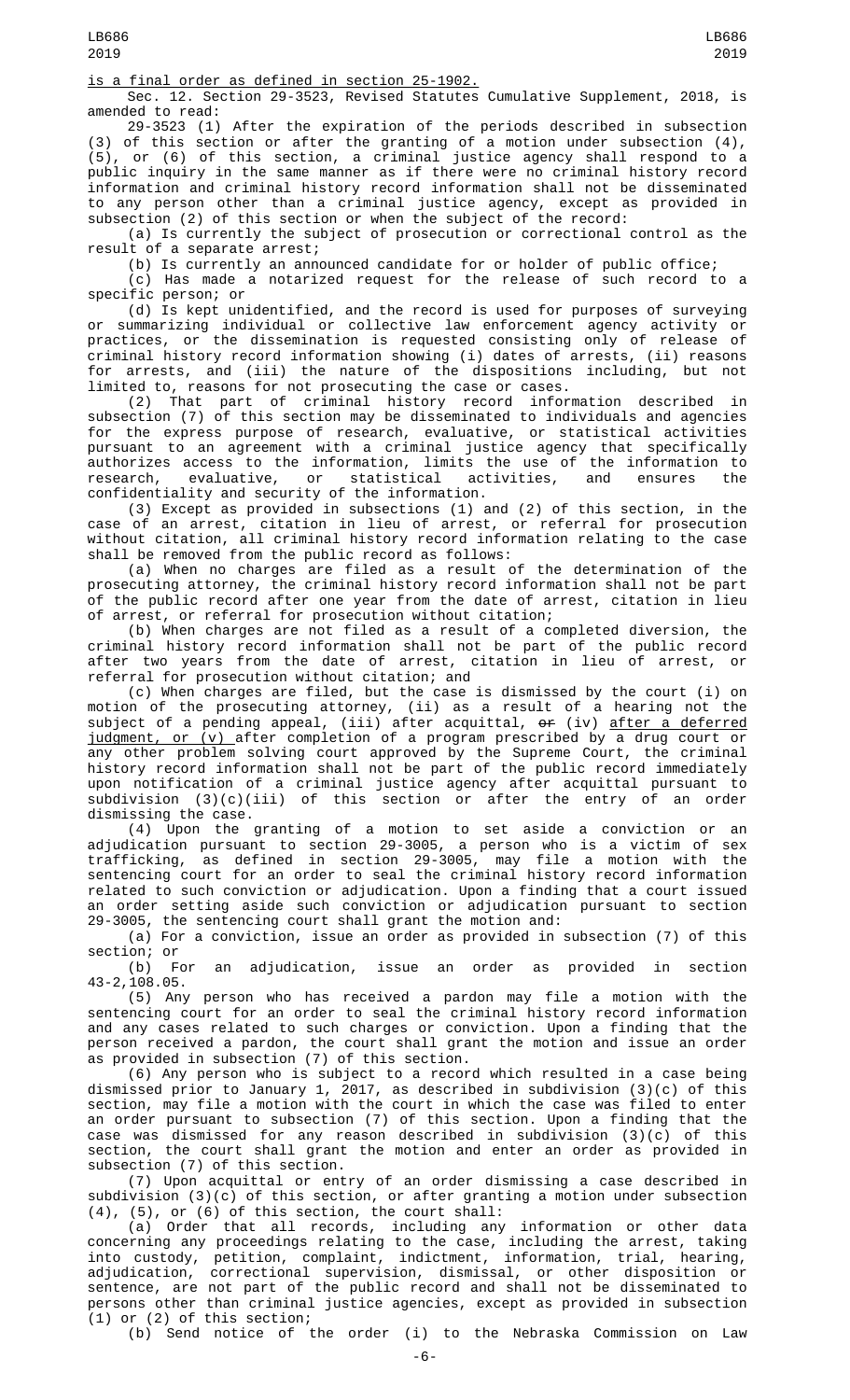Enforcement and Criminal Justice, (ii) to the Nebraska State Patrol, and (iii) to law enforcement agencies, county attorneys, and city attorneys referenced in the court record;

(c) Order all parties notified under subdivision (7)(b) of this section to seal all records pertaining to the case; and

(d) If the case was transferred from one court to another, send notice of the order to seal the record to the transferring court.

(8) In any application for employment, bonding, license, education, or other right or privilege, any appearance as a witness, or any other public inquiry, a person cannot be questioned with respect to any offense for which the record is sealed. If an inquiry is made in violation of this subsection, the person may respond as if the offense never occurred.

(9) Any person arrested due to the error of a law enforcement agency may file a petition with the district court for an order to expunge the criminal history record information related to such error. The petition shall be filed in the district court of the county in which the petitioner was arrested. The county attorney shall be named as the respondent and shall be served with a copy of the petition. The court may grant the petition and issue an order to expunge such information if the petitioner shows by clear and convincing evidence that the arrest was due to error by the arresting law enforcement agency.

(10) The changes made by Laws 2018, LB1132, to the relief set forth in this section shall apply to all persons otherwise eligible in accordance with the provisions of this section, whether arrested, cited in lieu of arrest, referred for prosecution without citation, charged, convicted, or adjudicated prior to, on, or subsequent to July 19, 2018.

Sec. 13. Section 83-173.03, Revised Statutes Cumulative Supplement, 2018, is amended to read:

83-173.03 (1) <u>No</u> <del>Beginning July 1, 2016, no</del> inmate shall be held in restrictive housing unless done in the least restrictive manner consistent with maintaining order in the facility and pursuant to rules and regulations adopted and promulgated by the department pursuant to the Administrative Procedure Act.

(2) The department shall adopt and promulgate rules and regulations pursuant to the Administrative Procedure Act establishing levels of restrictive housing as may be necessary to administer the correctional system. Rules and regulations shall establish behavior, conditions, and mental health status under which an inmate may be placed in each confinement level as well as procedures for making such determinations. Rules and regulations shall also provide for individualized transition plans, developed with the active participation of the committed offender, for each confinement level back to the general population or to society.

(3) On and after March 1, 2020, no inmate who is a member of a vulnerable population shall be placed in restrictive housing. In line with the least restrictive framework, an inmate who is a member of a vulnerable population may be assigned to immediate segregation to protect himself or herself, staff, other inmates, or inmates who are members of vulnerable populations pending classification. The department shall adopt and promulgate rules and regulations pursuant to the Administrative Procedure Act regarding restrictive housing to address risks for inmates who are members of vulnerable populations. Nothing in this subsection prohibits the department from developing secure mental health housing to serve the needs of inmates with serious mental illnesses as defined in section 44-792, developmental disabilities as defined in section 71-1107, or traumatic brain injuries as defined in section 79-1118.01 in such a way that provides for meaningful access to social interaction, exercise, environmental stimulation, and therapeutic programming.

(4) For purposes of this section, member of a vulnerable population means an inmate who is eighteen years of age or younger, pregnant, or diagnosed with a serious mental illness as defined in section 44-792, a developmental disability as defined in section 71-1107, or a traumatic brain injury as defined in section 79-1118.01.

Sec. 14. Section 83-4,114, Revised Statutes Cumulative Supplement, 2018,

is amended to read:<br>83-4,114 (1) There shall be no corporal punishment or disciplinary restrictions on diet.

(2) Disciplinary restrictions on clothing, bedding, mail, visitations, use of toilets, washbowls, or scheduled showers shall be imposed only for abuse of such privilege or facility and only as authorized by written directives, guidance documents, and operational manuals.

(3) No person shall be placed in solitary confinement.

 $(4)$  The director shall issue an annual report on or before September 15 to the Governor and the Clerk of the Legislature. The report to the Clerk of the Legislature shall be issued electronically. For all inmates who were held in restrictive housing during the prior year, the report shall contain the race, gender, age, and length of time each inmate has continuously been held in restrictive housing. Prior to releasing the report, the director shall meet with the long-term restrictive housing work group to share the contents of the report. The report shall also contain:

(a) The number of inmates held in restrictive housing;

(b) The reason or reasons each inmate was held in restrictive housing;

(c) The number of inmates held in restrictive housing who have been diagnosed with a mental illness or behavioral disorder and the type of mental illness or behavioral disorder by inmate;

(d) The number of inmates who were released from restrictive housing